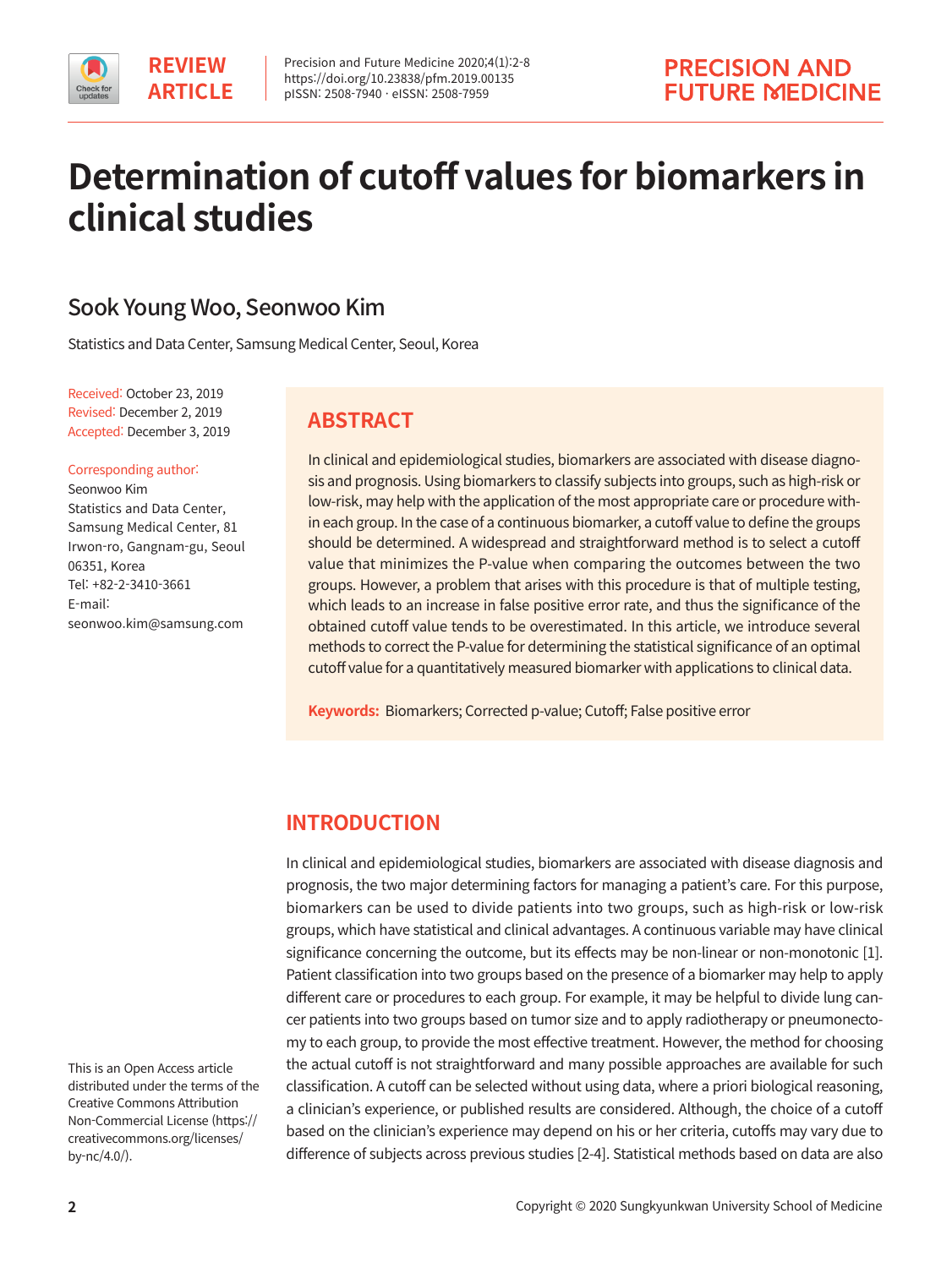Sook Young Woo, et al.

applicable for estimating new cutoff values.

There are two statistical approaches for determining a cutoff value: biomarker-oriented and outcome-oriented. The biomarker-oriented approach splits a continuous marker about some percentile or the mean of biomarker values. In contrast, the outcome-oriented approach selects the biomarker cutoff that takes into account the association between outcome and biomarker. The outcome-oriented approach is expected to provide a better cutoff value than the biomarker-oriented approach [5]. Even though the biomarker-oriented approach is a simple exploratory method, it may fail to select a cutoff related to outcome. The cutoff estimated by the outcome-oriented approach can be applied to predicting patient prognosis. This article describes several methods of statistical inference used to estimate and test cutoff values, with a focus on the outcome-oriented approach.

### **METHODS**

### Minimum P-value approach

A widespread, straightforward method is to select a cutoff value that corresponds to the most significant difference in the prognosis of an outcome between the two groups and one that provides the minimum P-value among all potential cutoffs. Cutoff values are determined from the entire range (minimum, maximum) for a biomarker or from a selected range, which excludes clinically non-relevant cutoff values. For example, in a data set with a size ( $n=10$ ), a binary outcome  $(Y=0, 1)$ , and a continuous biomarker  $(X)$ , the data sets are examined to determine what cutoff value best separates the two groups. For each potential cutoff, c, the investigator draws a  $2 \times 2$  table and then selects a cutoff value that maximizes the chi-square statistic, while equivalently minimizing the P-value  $(P_{min})$  (Table 1). However, with such a procedure, the problem of multiple testing arises. This means that the significance of the chosen cutoff value tends to be overestimated [6-10]. Adjustment approaches have been developed to resolve the increase in false positive error rate.

| Table 1. $2 \times 2$ Table for the data set divided by a cutoff |  |
|------------------------------------------------------------------|--|
|------------------------------------------------------------------|--|

|       | $X \leq c$ | X > c    |
|-------|------------|----------|
| $Y=1$ | $n_{11}$   | $n_{12}$ |
| $Y=0$ | $n_{21}$   | $n_{22}$ |

 $n_{11}$ ,  $n_{12}$ ,  $n_{21}$ ,  $n_{22}$  are respective cell counts corresponding to c. X, continuous biomarker; c, a candidate cutoff value; Y, binary outcome.

### Adjustment methods to correct P-values Bonferroni method

To protect from the increase of false positive error rate, a new P-value is obtained by multiplying the minimum P-value by the number of tests performed.

 $P_{\text{hon}} = P_{\text{min}} \times$  the number of tests performed In the Table 1, the chi-square test is conducted for each c and the corrected P-value for the cutoff corresponding to  $P_{min}$ ,  $P_{\text{bon}}$ , equals  $P_{\text{min}} \times 9$ . This method is relatively easy for calculating the corrected P-value and can be applied to any type of outcome. However, the method is conservative, and with more candidate cutoff values it becomes more difficult to reach statistical significance.

#### Miller and Siegmund method

The Miller and Siegmund method [11] selects the interval of a continuous biomarker, X,  $(X(\epsilon), X(1-\epsilon); 0 < \epsilon < 0.5)$  which is symmetric in the tail areas. For example, with  $\varepsilon$ =0.1, the range of candidate cutoffs of X is selected as (10th percentile, 90th percentile). Among the potential cutoff values within the interval  $(X(\epsilon), X(1-\epsilon); 0 < \epsilon < 0.5)$ , the asymptotic distribution of the maximum chi-square statistic regarding binary outcome is derived and the formula for the P-value corresponding to the cutoff with the maximum chi-square statistic using this distribution is as follows:

$$
P^{(1)} = \varphi(z) \left(z - \frac{1}{z}\right) \log \left( \frac{(1-\epsilon)^2}{\epsilon^2}\right) + \frac{4 \, \varphi(z)}{z}
$$

where z is the  $(1-\frac{p_{\min}}{2})$ th percentile in the standard normal distribution and  $\phi$  (z) is the value of the probability density function of the standard normal distribution at z. For example, in the case of  $P_{min} = 0.05$ , z is the 97.5th percentile in the standard normal distribution, 1.96, and  $\phi$  (1.96) is 0.975. This method is less conservative than the Bonferroni method because multiplication of the minimum P-value by the number of tests performed is not necessary, but this method can only apply to binary outcome and is inappropriate for small data sets. Additionally, the results of this method depend on the selection of the value of  $\varepsilon$ .

### Lausen and Schumacher method 1

This approach [12] generalizes the Miller and Siegmund method so it can be extended to asymmetric ranges  $(X (\varepsilon_1), X)$  $(\varepsilon_2)$ ; 0 <  $\varepsilon_1$  <  $\varepsilon_2$  < 1) of candidate cutoff values for a biomarker. If the investigator excludes the lower 5% and the upper 10% of the biomarker data, the cutoff value is searched within the interval (5th percentile, 90th percentile). The P-value corre-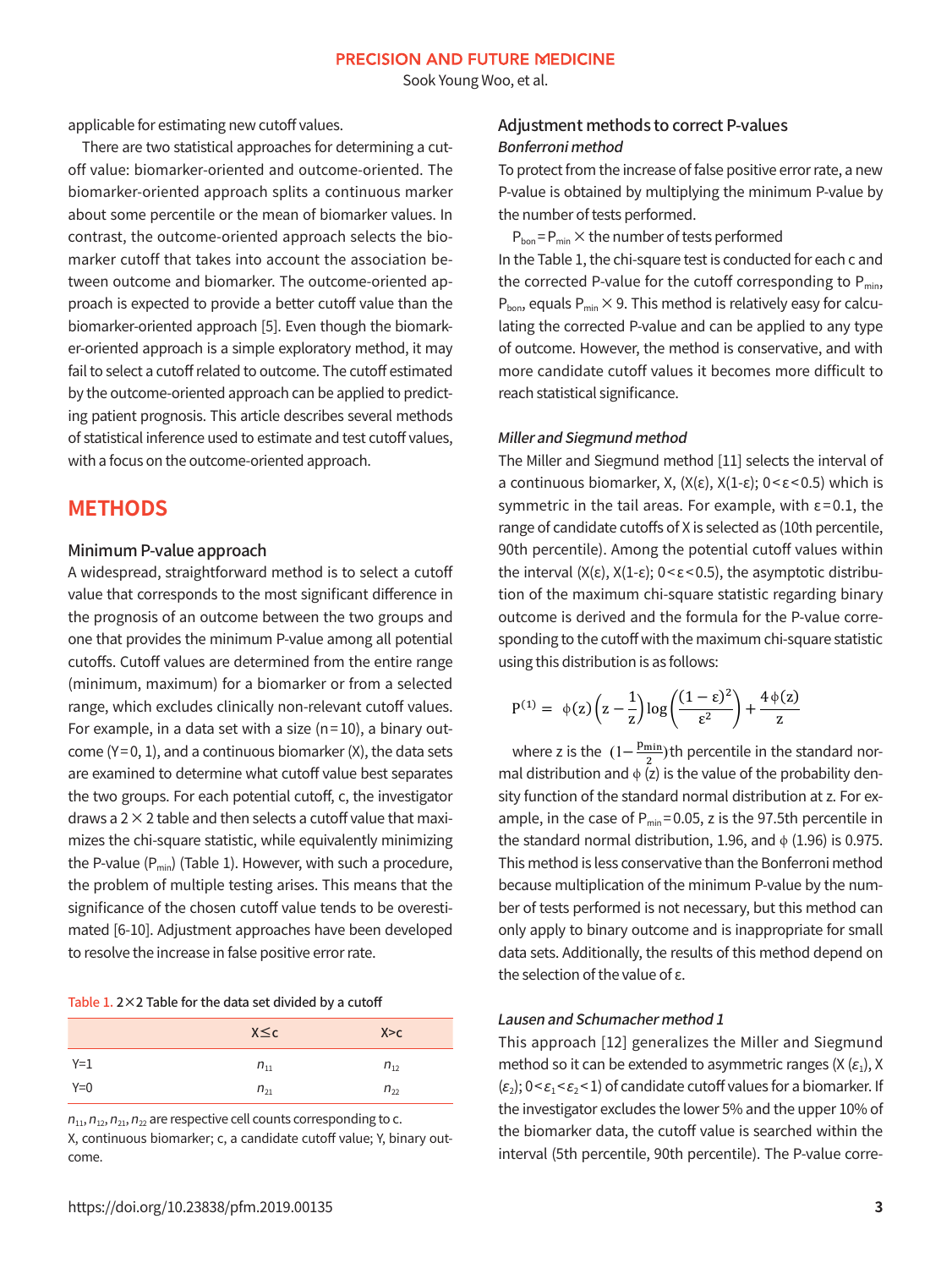#### **PRECISION AND FUTURE MEDICINE**

Cutoff value of a biomarker

sponding to the cutoff with  $P_{min}$  is computed using the following formula:

$$
P^{(2)}=\varphi(z)\bigg(z-\frac{1}{z}\bigg)\text{log}\bigg(\frac{\epsilon_2(1-\epsilon_1)}{(1-\epsilon_2)\epsilon_1)}\bigg)+\frac{4\,\varphi(z)}{z}
$$

This method has the advantage that it can be applied to data with ordinal outcome, continuous outcome and time to event outcome as well as binary outcome, but it has the same disadvantage as the Miller and Siegmund method concerning small data sets.

### Lausen and Schumacher method 2

Lausen et al. [13] developed a formula for the P-value using an improved Bonferroni's inequality and asymptotic method [14,15] when the number of candidate cutoff values is not very high (50 to 100). This method also considered the correlation between the test statistics for adjacent cutoff values. The equation is as follows:

$$
P^{(3)} = 2(1 - \phi(z)) + \sum_{i=1}^{k-1} D(l_i, l_{i+1})
$$

where I<sub>i</sub> is the number of observations which is less than or equal to  $i^{th}$  candidate cutoff value ( $i=1,...,k-1$ ). The value of the function of D is calculated with the following formula:

$$
D(i,j) = \frac{1}{\pi} \exp\left(-\frac{z^2}{2}\right) \left(t_{ij} - \left(\frac{z^2}{4} - 1\right) \frac{t_{ij}^3}{6}\right), \text{ with } t_{ij} = \sqrt{1 - \frac{i(N - j)}{(N - i)j}}
$$

This formula can be also applied to binary outcome, ordinal outcome, continuous outcome and time to event outcome. We recommend to use the smaller of P-values of  $P^{(2)}$ and  $P^{(3)}$  [16].

### Contal and O'Quigley method

This method provides a P-value that is derived from an as-

ymptotic distribution of an adjusted statistic for the log-rank test to compare survival curves [17]. The equation is as follows:

$$
P^{(4)} = 2 \sum_{i=1}^{\infty} (-1)^{i+1} \exp(-2i^2 q^2)
$$
, where  $q = \frac{1}{s\sqrt{k-1}} \max |L_k|$ 

where  $L_k$  is the log-rank statistic computed at the  $k^{th}$  candidate cutoff value, and s is calculated with  $\sqrt{\frac{1}{(k-1)}\sum_{j=1}^{k} a_j^2}$  (where,  $a_i$  is the score for j<sup>th</sup> event and equals  $1 - \sum_{i=1}^{i}(\frac{1}{k-i+1})$ . The power for this method is comparable to the power of the Lausen and Schumacher methods. The Contal and O'Quigley method has the advantage of having a higher power and lower bias for data when there is a high proportion of censoring and the data set is not small.

#### Woo et al. method

Competing risk is an event that either hinders the observation of the event of interest or modifies the chance that this event occurs. For example, after a bone marrow transplantation, when studying leukemia relapse, non-relapse death can be considered as a competing risk. With these types of data, a popular method to compare survival curves is Gray's test [18]. Woo et al. [19] developed a P-value derived from the asymptotic distribution of the modified statistic (q') for Gray's test and the equation is shown below.

$$
P^{(5)} = 2 \sum_{i=1}^{\infty} (-1)^{i+1} \exp(-2j^2 q'^2), \text{ where } q' = \frac{1}{s'\sqrt{k-1}} \max |G_k|
$$

 $G_k$  is the Gray's statistic calculated at the  $k^{\text{th}}$  cutoff value and s is calculated with  $\sqrt{\frac{1}{(k-1)}\sum_{j=1}^{k} a'^2}$ , a' is defined as the Gray's statistic type. This method provides small bias and high power for data without censoring, but the results from this method are not optimal for data with a high proportion of censoring.

Table 2. Approaches for optimal cutoff value determination by outcome type

|                            | <b>Adjustment methods</b> |                                |                                    |                                    |                                 |                      |  |
|----------------------------|---------------------------|--------------------------------|------------------------------------|------------------------------------|---------------------------------|----------------------|--|
| Outcome type               | Bonferroni<br>method      | Miller &<br>Siegmund<br>method | Lausen &<br>Schumacher<br>method 1 | Lausen &<br>Schumacher<br>method 2 | Contal &<br>O'Quigley<br>method | Woo et al.<br>method |  |
| Continuous                 | V                         |                                | V                                  | V                                  |                                 |                      |  |
| Binary                     | V                         | V                              | V                                  | V                                  |                                 |                      |  |
| Ordinal                    | V                         |                                | V                                  | V                                  |                                 |                      |  |
| Time to event (without CR) | V                         |                                | V                                  | V                                  | V                               |                      |  |
| Time to event (with CR)    | V                         |                                |                                    |                                    |                                 | V                    |  |

CR, competing risk.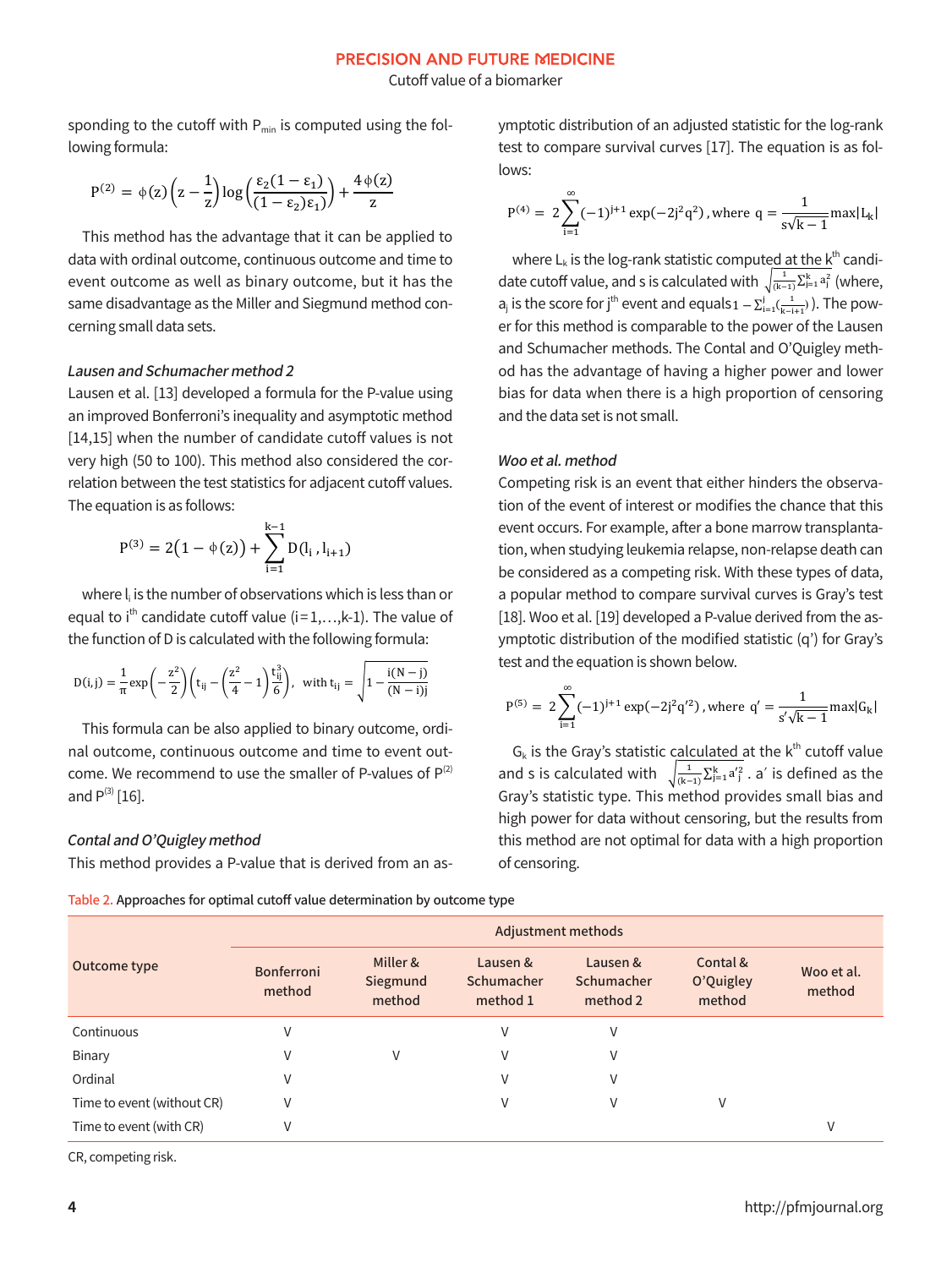Sook Young Woo, et al.

 Table 2 summarizes the types of outcomes and the various adjustment approaches for correcting P-values to prevent an increase in false positive error rates due to the multiple testing problem that occurs during the process of inference for biomarker cutoff value determination.

Software packages for the Miller and Siegmund method, the Lausen and Schumacher methods 1 and 2, and the Hothorn and Lausen method are available in the R package (R Foundation for Statistical Computing, Vienna, Austria) "maxstat". Also, package "survMisc" in the R can be used for the Contal and O'Quigley method. Woo et al. method was implemented in a SAS macro (SAS Institute Inc., Cary, NC, USA), and code will be made available upon request.

### **APPLICATIONS**

### Leukocyte elastase and coronary artery disease

The data from 141 subjects were collected to investigate the clinical usefulness of leukocyte elastase in the diagnosis of coronary artery disease (CAD) [20]. The mean, median, and range of leukocyte elastase were 43.3, 39.0, and 5 to 163, respectively. To explore the possibility that a cutoff exists, the log-odds ratio for each quantile of leukocyte elastase data was examined. Fig. 1 graphically presented that a cutoff around the median value 39 may divide the subjects into two groups. Since the outcome, CAD, is a type of binary data, four methods to select a cutoff using a corrected P-value can be applied, and the results from each method are displayed in Table 3. The leukocyte elastase cutoff is estimated to be 36 from all methods. The minimum P-value approach provided a significant P-value of 0.0014, which does not correct for the false positive error rate increase. The corrected P-value from the Bonferroni method is the largest as expected, and the P-values resulting from the other methods,  $P^{(1)}$ ,  $P^{(2)}$ , and  $P^{(3)}$ were all significant. The results demonstrate that we can divide the subjects into two groups regarding CAD using a significant cutoff of 36 for leukocyte elastase.

### Mean gene expression level and death in diffuse large B-cell lymphoma patients

In data from 38 lymphoma patients (http://llmpp.nih.gov/ lymphoma/data.shtml) [21], a cutoff value for mean gene expression (MGE) was estimated to classify the patients into low-risk or high-risk of death groups. Among 38 patients, 20 patients died and 18 patients were censored during the study period. The mean, median, and range for the MGE were 0.076, 0.066, and –0.159 to 0.371, respectively. Martingale residuals for survival model were examined to determine if



Fig. 1. Histogram of leukocyte elastase (A), values showing the log odds ratio against the mid-point values for each quartile of elastase (B), and a plot of a standardized two-sample statistic against elastase values with the vertical line representing an elastase cutoff value of 36 (C).

Table 3. P-values corresponding to a leukocyte elastase cutoff of 36 for the diagnosis of coronary artery disease in each method

|         | $P_{min}$ | $P_{\text{bon}}$ | $\mathbf{p}^{\text{a}}$ | $\mathbf{D}^{\mathrm{b}}$ | D <sub>C</sub> |
|---------|-----------|------------------|-------------------------|---------------------------|----------------|
| P-value | 0.0014    |                  | 0.1445   0.0026         | 0.0012                    | 0.0007         |

 $P_{min}$ , minimum P-value approach;  $P_{bon}$ , Bonferroni method.

a)P was calculated using Miller & Siegmund method; b)P was calculated using Lausen & Schumacher method 1; <sup>c)</sup>P was calculated using Lausen & Schumacher method 2.

Table 4. P-values corresponding to a mean gene expression cutoff of 0.186 for the risk of death in each method

|         | $P_{min}$ | $P_{\text{bon}}$ | D <sub>a</sub> | D <sub>p</sub> | D <sup>c</sup> |
|---------|-----------|------------------|----------------|----------------|----------------|
| P-value | 0.0263    | 0.9731           | 0.036          | 0.024          | 0.0344         |

 $P_{min}$ , minimum P-value approach;  $P_{bon}$ , Bonferroni method.

<sup>a)</sup>P was calculated using the Lausen & Schumacher method  $1$ ; <sup>b)</sup>P was calculated using the Lausen & Schumacher method 2;  $c$ P was calculated using the Contal and O'Quigley method.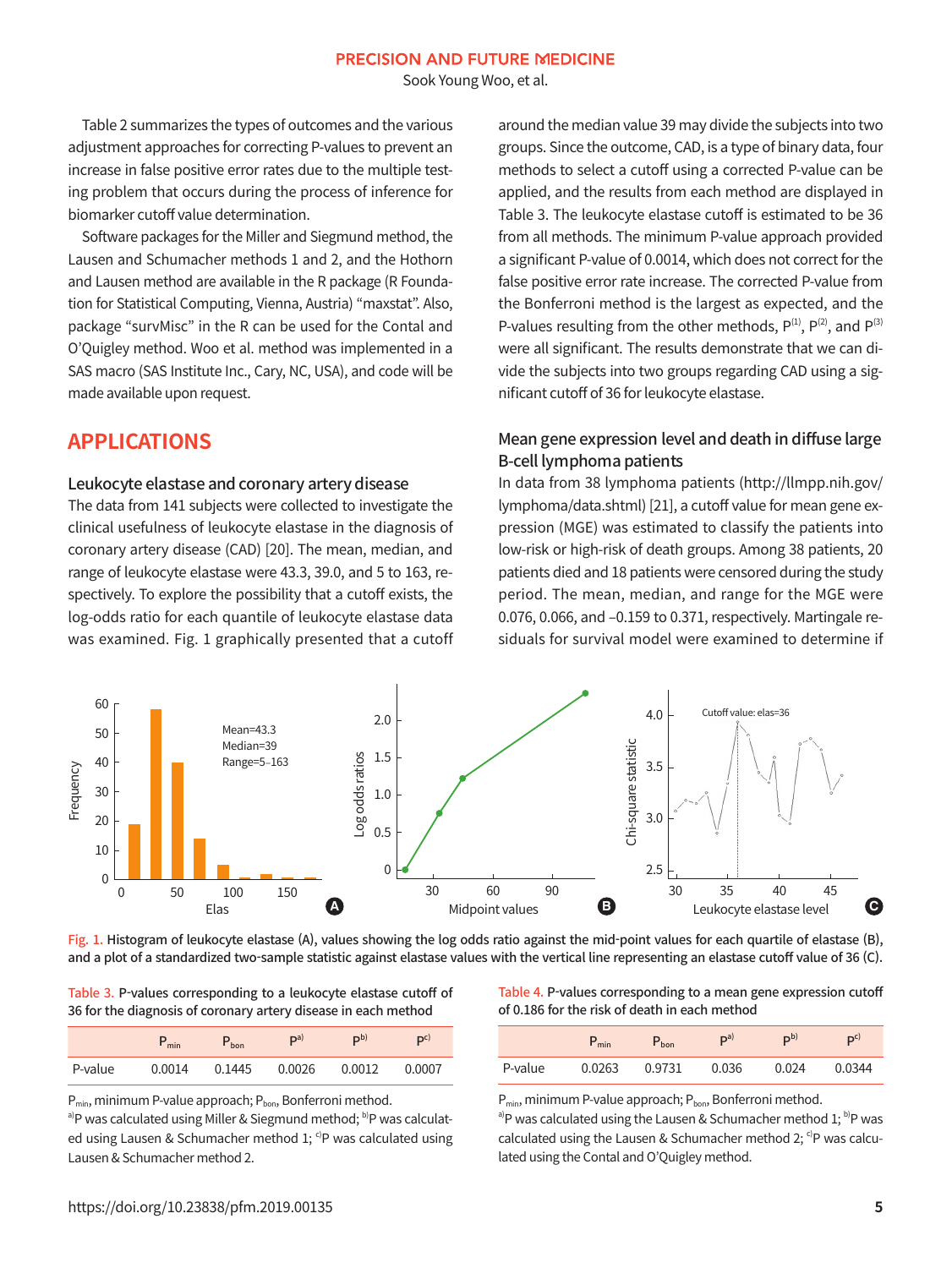#### **PRECISION AND FUTURE MEDICINE**

Cutoff value of a biomarker

there was a possible cutoff for MGE. The residual slope decreased rapidly after approximately 0.1 and the probability of death may be different between the two groups if classifying by an MGE cutoff of 0.1 (Fig. 2).

 Because the outcome of this data is death, which is a time to event, we could determine an MGE cutoff for the prognosis of death in lymphoma patients using the Contal and O'Quigley method as well as the Bonferroni method, and the Lausen & Schmacher methods 1 and 2. From these methods, the estimated MGE cutoff value was the same at 0.186 and the P-values corresponding to this cutoff were all significant except for the Bonferroni method result (Table 4).

# Tumor size and recurrence in lung cancer patients

The data from 758 lung cancer patients undergoing tumor

removal from 1991 to 2005 were collected. The data consisted of tumor size (cm) as a biomarker for recurrence. In this data, death after surgery was treated as a competing risk event. Among 758 patients, 580 patients had recurrences, 65 patients died without a recurrence, and 113 patients were censored. The distribution of tumor size was skewed to the right, with a median, mean and range of 3.0, 3.3, and 0.0 to 19.0, respectively. A Martingale residual plot showed a nonlinear pattern of association between tumor size and time to recur and demonstrated a possible cutoff for tumor size around 3.0 cm. The rightmost plot in Fig. 3 shows that the standardized Gray's statistic is maximized at a tumor size of 2.7 cm. With this cutoff value, the P-value was < 0.0001 when applying the Woo et al. method.



Fig. 2. Histogram of mean gene expressions (MGE) (A), martingale residuals against MGE and their smoothed curve (B), and plot of the standardized log rank statistics against the MGE values with the vertical line representing an MGE cutoff value of 0.186 (C).



Fig. 3. Box plot of tumor size (A), martingale residuals against tumor sizes and their smoothed curve (B), and a plot of the standardized Gray's statistic against tumor sizes with the vertical line indicating a 2.7 cm tumor (C).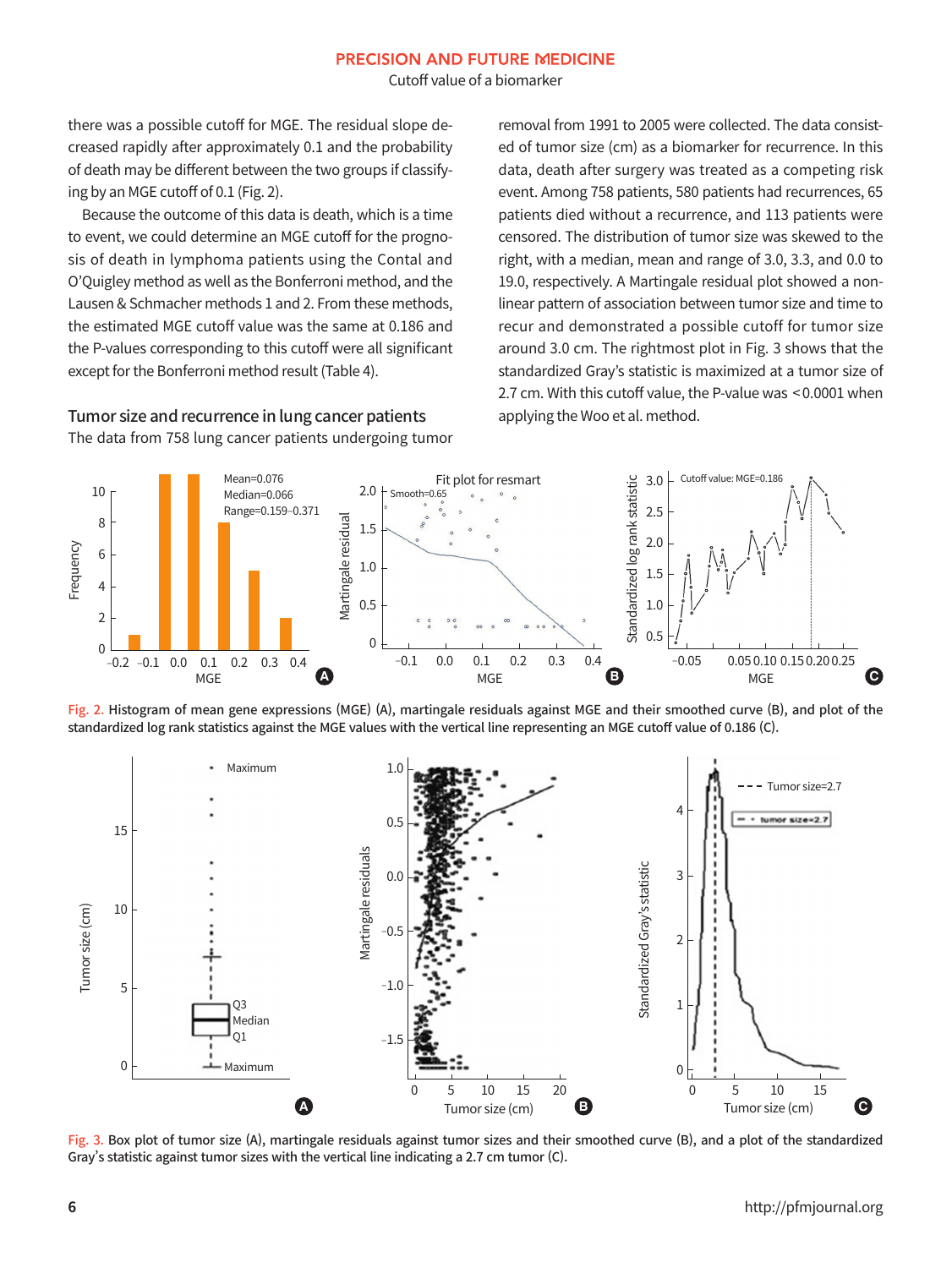Sook Young Woo, et al.

# **CONCLUSION**

Biomarkers, which can be measured as continuous or categorical data types, play a role as risk factors or predictors of clinical outcomes. In clinical practice, biomarker data, which is usually a continuous measurement, is often divided into two categories based on an optimal cutoff value. This kind of categorization makes it easier to interpret the effects of a biomarker on the outcome via an odds ratio or risk ratio. It also helps clinicians by providing objective criteria in the selection of treatment options. In this article, we focused on the dichotomization of continuous biomarkers and presented several methods to resolve the problem associated with the increase in false positive error rate, which occurs during multiple testing. We summarized the methods according to the type of outcome and presented some of their applications.

Miller and Siegmund method [11] is relatively easy to use, but it is appropriate to use only for binary outcome. For ordinal, continuous outcomes in addition to binary outcomes, Lausen and Schumacher methods [12,13] can be applied. And, when the outcome of interest is time to event, Lausen and Schumacher methods [12,13] and Contal and O'Quigley method [17] can be applied where competing risk is not taken into account. Contal and O'Quigley method [17] has the advantage of having a higher power and lower bias than Lausen and Schumacher methods [12,13] when there is a high proportion of censoring in the data. Woo et al. method [19] can be used for time to event outcome considering competing risk event and this method is powerful under no censoring. When there is a high proportion of censoring in outcome with competing risk event, an empirical P-value based on a lot of permuted samples is closer to the nominal level than the approximate test.

 There are possibilities associated with the loss of information from the data, including a decrease in the power for detecting statistical significance and the biased estimation in the process of categorizing a continuous biomarker. Therefore, the cutoff value should be estimated after fully examining the feasibility of categorization using both clinical and data-driven factors [22,23].

# **CONFLICTS OF INTEREST**

No potential conflict of interest relevant to this article was reported.

### **ACKNOWLEDGMENTS**

This work was supported by grant of National Research Foundation of Korea (No. NTX1170701), Republic of Korea

## **ORCID**

Sook Young Woo https://orcid.org/0000-0001-6577-3221 Seonwoo Kim https://orcid.org/0000-0002-9236-560X

# **AUTHOR CONTRIBUTIONS**

Conception or design: SYW, SK. Acquisition, analysis, or interpretation of data: SYW, SK. Drafting the work or revising: SYW, SK. Final approval of the manuscript: SK.

# **REFERENCES**

- 1. Lee JH, Park SK, Ryoo JH, Oh CM, Choi JM, McIntyre RS, et al. U-shaped relationship between depression and body mass index in the Korean adults. Eur Psychiatry 2017;45: 72-80.
- 2. de la Rochefordiere A, Asselain B, Campana F, Scholl SM, Fenton J, Vilcoq JR, et al. Age as prognostic factor in premenopausal breast carcinoma. Lancet 1993;341:1039-43.
- 3. Marubini E, Mezzanotte G, Boracchi P, Veronesi U. Long term survival analysis: breast cancer and age at diagnosis. Stat Med 1990;9:737-48.
- 4. Ribeiro GG, Swindell R. The prognosis of breast carcinoma in women aged less than 40 years. Clin Radiol 1981; 32:231-6.
- 5. Kuo YF. Statistical methods for determining single or multiple cutpoints of risk factors in survival data analysis [dissertation]. Columbus (OH): Division of Biometrics and Epidemiology, School of Public Health, The Ohio State University; 1997.
- 6. Altman DG. Categorising continuous variables. Br J Cancer 1991;64:975.
- 7. Altman DG, Lausen B, Sauerbrei W, Schumacher M. Dangers of using "optimal" cutpoints in the evaluation of prognostic factors. J Natl Cancer Inst 1994;86:829-35.
- 8. Courdi A, Hery M, Chauvel P, Gioanni J, Namer M, Demard F. Prognostic value of continuous variables in breast cancer and head and neck cancer. Dependence on the cutoff level. Br J Cancer 1988;58:88-90.
- 9. Hilsenbeck SG, Clark GM, McGuire WL. Why do so many